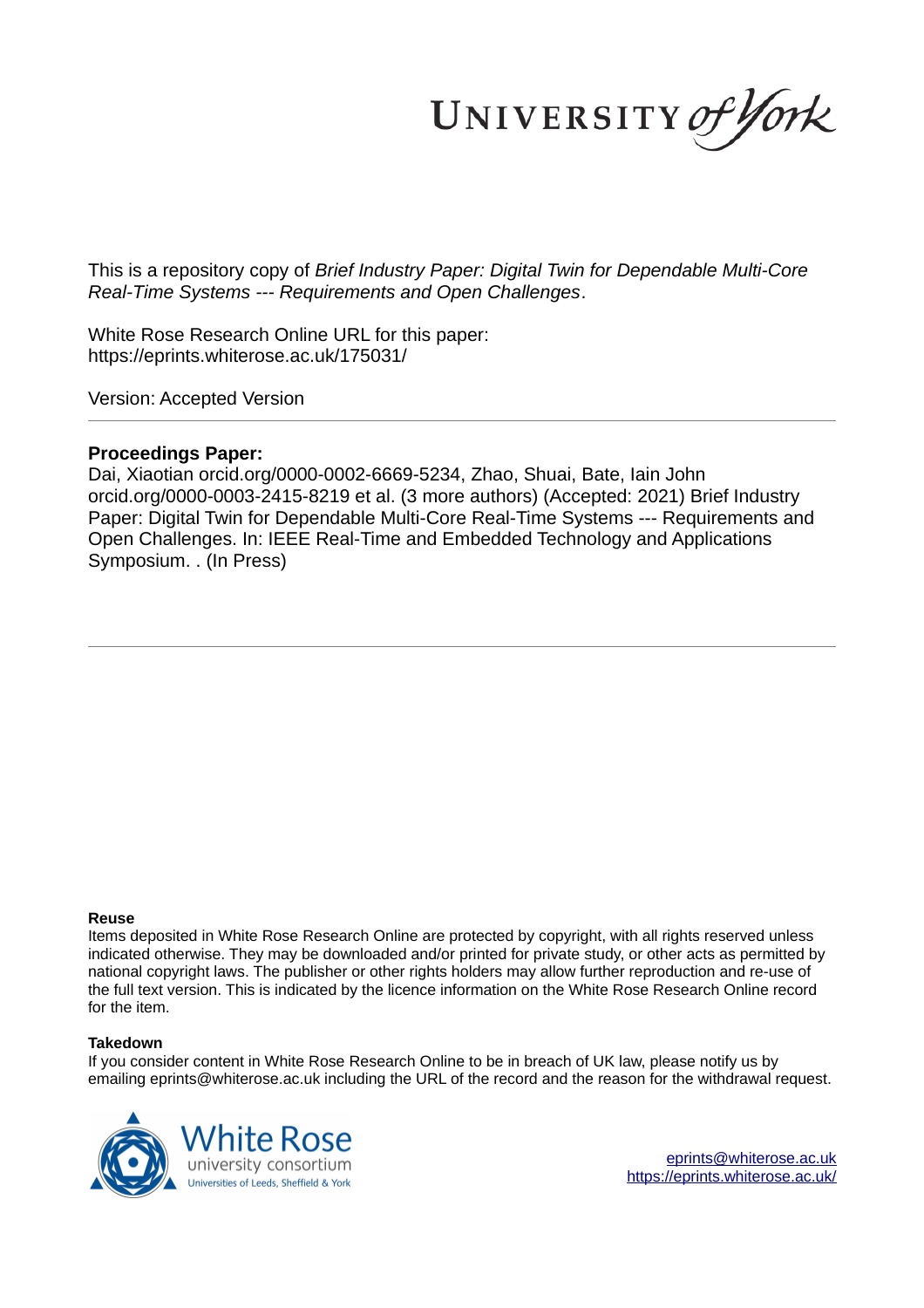# Brief Industry Paper: Digital Twin for Dependable Multi-Core Real-Time Systems — Requirements and Open Challenges

Xiaotian Dai<sup>∗</sup> , Shuai Zhao<sup>∗</sup> , Iain Bate<sup>∗</sup> , Alan Burns<sup>∗</sup> , Xing Guo† , Wanli Chang<sup>∗</sup>

<sup>∗</sup>Department of Computer Science, University of York, UK

†AISN Auto R&D Co., Ltd., China

<sup>∗</sup>{xiaotian.dai, shuai.zhao, iain.bate, alan.burns, wanli.chang}@york.ac.uk

†guoxing aisn@163.com

*Abstract*—Development of dependable multi-/many-core systems requires assurance that the system is operable in a range of conditions, subjected to both functional and non-functional requirements. To achieve this, tools need to be implemented that can enable exploration of design options and be able to detect deficiencies earlier to avoid costly system re-design. In this work we discuss the challenges of design of multi-core realtime systems with timing assurance and discuss what are the requirements for modelling, testing and analysis tools. Digital Twin-based predictive modelling and fast design space evaluation are studied that work toward addressing these challenges.

*Keywords*—Real-Time Systems, Digital Twin, Design Space Exploration, Predictive Cache Model, Multi-core Scheduling, Test Coverage, Validation and Verification.

#### I. INTRODUCTION

In traditional software and hardware co-design of real-time systems, understanding the performance of software cannot be fully achieved until the hardware is available and even then a good understanding may only be available when all the software is ready. For example, the cache behaviour is dependent on the processing device, the software and the operational context including the data being processed. Problems may only be realised later in the development cycle when the hardware cannot be changed and any software optimisation takes time and is expensive.

In this work, we motivate our use of predictive models based on currently available systems to better assess how different hardware configurations may result in a better architecture, and how the system may cope with future changes and operational usage scenarios. We note that *better* and *future* may not be well defined at the time the assessment is performed which means that any model and Design Space Exploration (DSE) needs to be *robust* to uncertainties (epistemic and aleatoric) and further system changes (design and operational use).

For example in DSE, making predictions of the performance of a defined configuration provides usefulness only if the underlying model, the data being used to generated that model, and the data used to stimulate that model are all *representative* (see its definition below). These bring difficulties not only due to the increased complexity of software, hardware and the interactions between them, but also the context and the mode that the system is experiencing.

As part of the *Modelling and Optimising Complex Heterogeneous Architecture* (MOCHA) research project, we propose



Fig. 1. The MOCHA-T Toolchain for real-time systems design and analysis. The sub-systems in the diagram are: (i) Profiling and Learning; (ii) the Digital Twin; (iii) DSE and assurance.

a Digital Twin-based simulation and DSE toolchain (namely *MOCHA-T*; See Figure 1), which aims to design and optimise high performance heterogeneous many-core real-time systems and provide the evidence needed as part of assurance. The research features the following components: a *profiler* allowing the current software to be executed on either a host or target; a *learning module* that takes the profile data and predicts what the performance characteristics will be in different configurations and situations; an *executable model* that evaluates a specific configuration in a particular operational context; a *design space searching and assurance* that can propose and evaluate different design options across a wide range of operational context; and finally a *Digital Twin* that co-exists with the deployed system to help understand if the system is performing as expected, whether it needs optimising and whether the executable models need fine tuning.

Success relies on components using models at the right level of abstraction and being able to capture the dependencies of functional software components, for example, by modelling parallel tasks as Directed Acyclic Graphs (DAGs) [1]. The models would then enable the evaluation of feasibility and schedulability.

The structure of the paper is as follows: the open challenges and opportunities for real-time digital twins are discussed in Section II. Based on the proposed questions, the potential solution with respect to modelling is further discussed in Section III, followed by a conclusion in Section IV. The main contribution of this paper is the definition of some open challenges and opportunities for future research.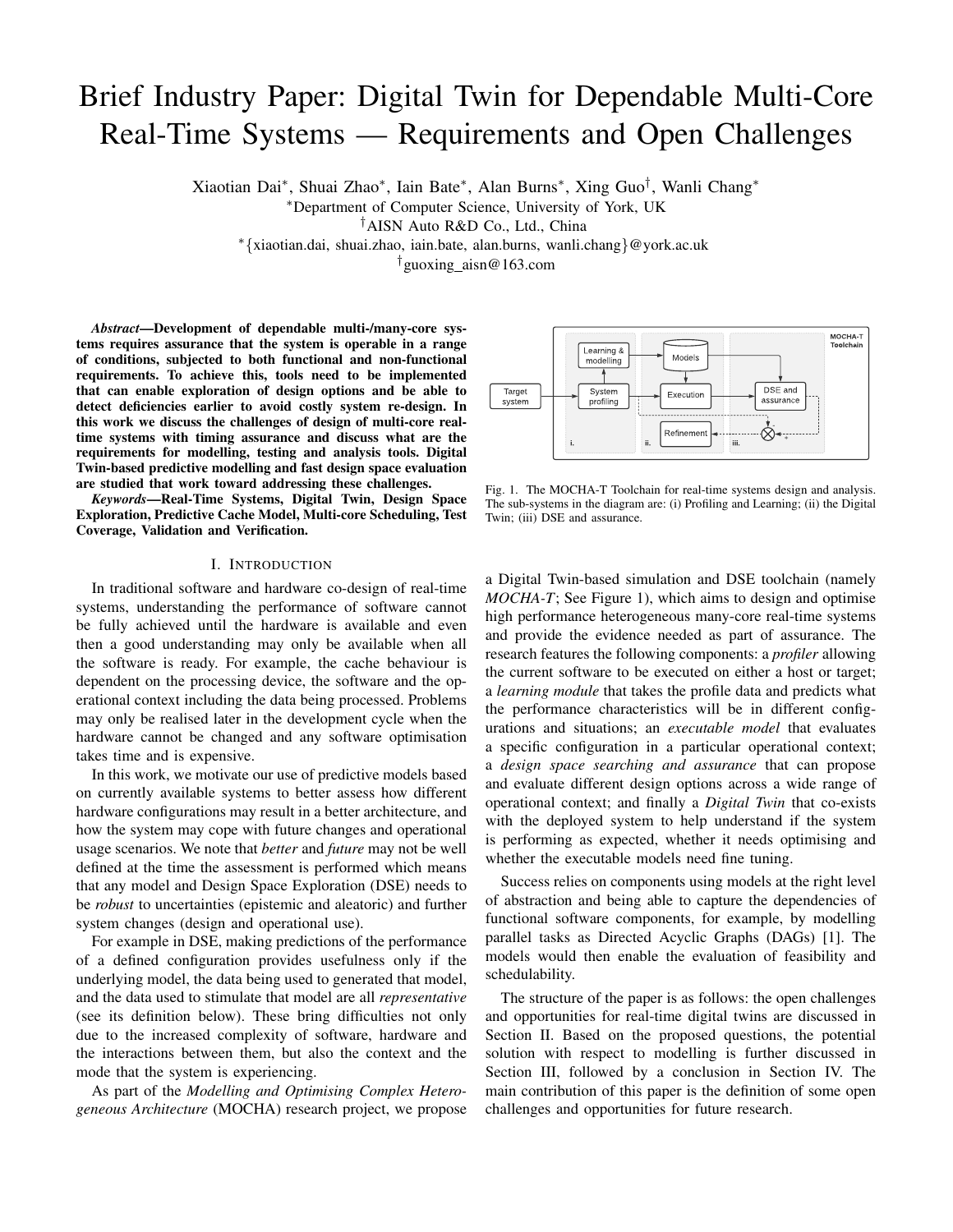#### II. OPEN CHALLENGES FOR REAL-TIME DIGITAL TWINS

In this section some of the challenges faced in this work from the perspective of assurance are introduced. The challenges are heavily based on previous work on the certification of critical real-time systems [2], assurance of wider dependable systems [3], and a previous open challenges paper written in the context of probabilistic Worst-Case Execution Time (pWCET) analysis [4]. The challenges are considered across some of the components and properties outlined in the introduction. For reasons of space, a full consideration cannot be presented. The challenges  $(Cx)$  then lead to specific research questions  $(Rx,y)$ .

### *A. C1 - Determining the Key Parameters for the Range of Operational Usage*

Most systems have a wide operational range, especially considering abnormal situations such as overload and failure scenarios. It is crucially important that a system operates as expected across the whole range and importantly that any degradation is graceful [5]. At the same time a system has many layers both horizontally (e.g. a number of subsystems and components) and vertically (e.g. application, runtime support including the operating system, and then the hardware). Across the range of components involved in our research relies on appropriate *key* parameters across the whole operational range and the different parts of the system. For example when considering the profiler as part of modelling the multi-core timing effects, there is a need to understand which variables in which (hardware and software) components lead to sufficient operational scenarios and the different behaviours of the multi-core processors. This leads to the following research questions:

- *R1.1* How to balance sufficient coverage of operational usage with avoiding pessimism by considering implausible scenarios?
- *R1.2* How to identify the key parameters across the layers, range of components and operational scenarios?

In the context of multi-mode system, e.g. mixed-criticality or fault adaptive system, each mode and the transition between modes need to be examined. In the work of [6], the multicore interference is examined using deep learning based on data from performance measurement counters (PMCs). In [7], scenario-based analysis combined with heuristic search are applied to study the changeability of a system.

The profiler, when generating test vectors, should be able to simulate the running environment by using models that can represent system states and being able to reproduce failures, for example by using fault injection. The profiler should also be able to choose the right inputs that can reflect the operational range while reducing the amount of data that is generated and collected.

#### *B. C2 - Achieving Sufficient Coverage in an Efficient Manner*

Given the set of key parameters to be manipulated as part of testing, it is important to understand what is meant by sufficient testing. In the area of real-time systems, the only work that considers coverage is [8] which targeted at the Worst-Case Execution Times (WCET) for avionics systems. In [8] coverage metrics were proposed, search-based testing approaches employed to efficiently meet associated coverage targets, and it was demonstrated the approach reliably outperformed the previous state of the art techniques. The work in [8] was only applicable to a small part of the overall *MOCHA-T* system and the type of system was much more constrained and predictable. Here are the associated research questions:

- *R2.1* How to establish coverage metrics for Digital Twins of Complex Systems?
- *R2.2* How to efficiently process the big data associated with the Digital Twin?
- *R2.3* How to reduce the test cases needed?

A common practice in coverage is to use extensive testing. The test coverage can be achieved by test automation. An example is given in [8] which uses simulated annealing (SA) to create test vectors that are applied to software under test (SUT) using data from a Rolls-Royce control system. Another example is given in [9] that uses coverage techniques to analysis SUT. The coverage test should reproduce contentions on shared resource and the interference that is caused by this.

For emerging systems that have increased internal and external interactions, the coverage should not be limited to the more-traditional software coverage, but also to a wider scope including the system context that the software program is to be executed within. An example from 5G base stations, the transmission workload is based on the number of cells and users that are sharing the cell simultaneously. Another example is in space systems where the system is exposed to extreme environment such as radiation and high temperature.

Any test vector generator should be able to cover the operational scenarios defined in *C1* as well as the traditional software coverage metrics, e.g. the branch and local path coverage metrics proposed in [8].

#### *C. C3 - Creating Representative Models Supporting Reliability Assessment*

A challenge with search-based techniques targeting coverage is representativity. As part of assurance, an overarching aim is to determine a realistic reliability target, however a technique such as [8] has inherent bias. For example, rarely executed scenarios will have been executed more often than should happen in practice. A balance is therefore sought between sufficient test cases especially for rarely occurring situations which are fundamentally important, e.g. to understand how a system gracefully degrades, and achieving a realistic model and determining an accurate reliability estimate. Related research questions are listed below:

- *R3.1* How to choose the right abstractions to profile, model and analyse systems?
- *R3.2* How to ensure the models are representative for the wide range of operational scenarios?
- *R3.3* How to estimate the reliability of the system from the Digital Twin?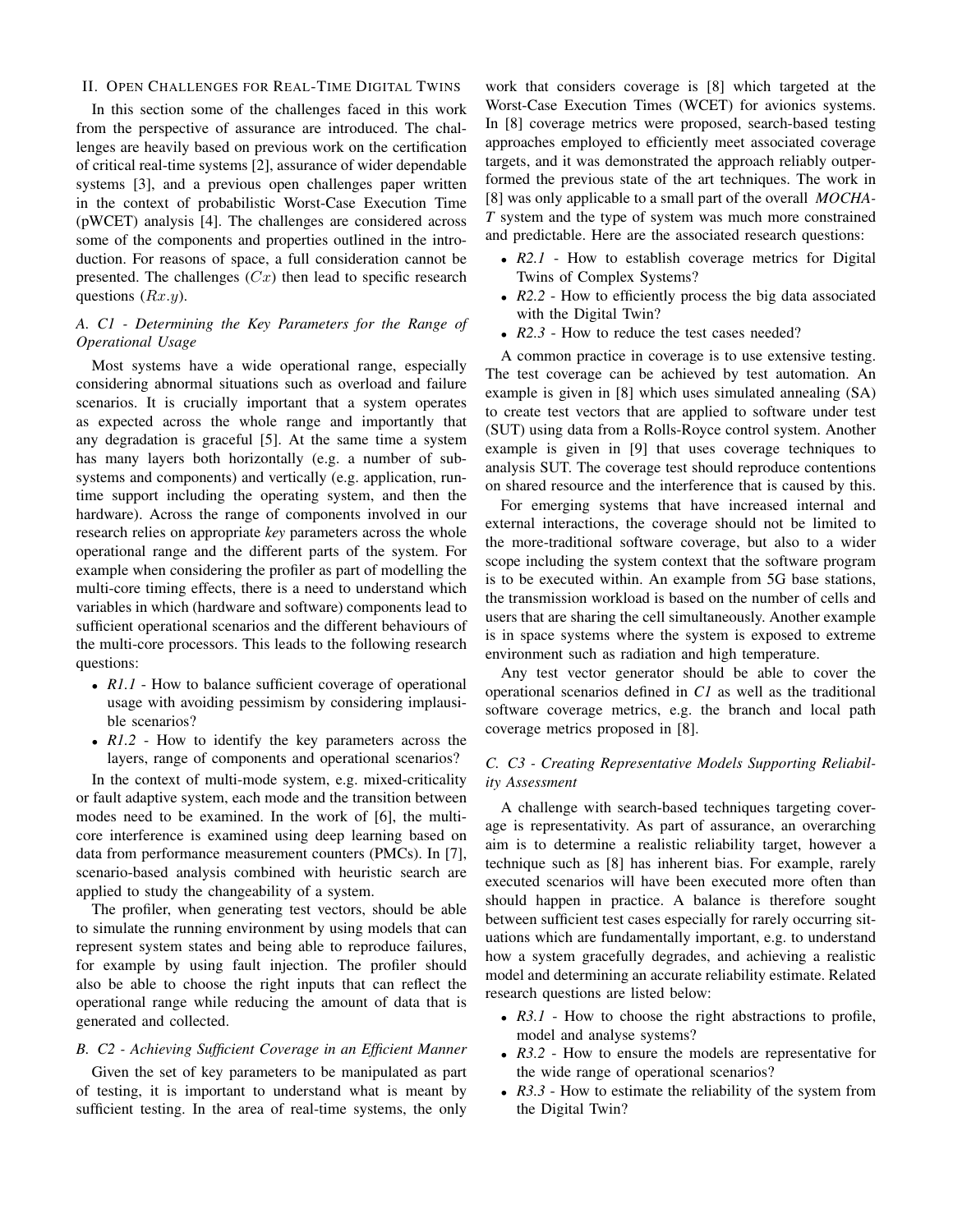Probabilistic modelling gives a full spectrum of probability of reliability. One of the pioneering work in this area is to use Extreme Value Theory (EVT) with pWCET to overcome the limitation of static WCET [10], [11]. The pWCET can produce probability distribution of execution times and EVT is then applied to find extreme values. The estimations can then be translated into response times by using measurement-based probabilistic timing analysis [11] to evaluate the schedulability.

Machine learning is also used in the area of exploring execution times influenced by computer architectures [12]. The authors in [6] use machine learning to explore intercore cache interference, known as Forecast-Based Interference (FBI) analysis. It is also shown that machine learning can be used for dimensionality reduction, for example, using Principal Component Analysis (PCA) to identify the main inputs that influence the desired behaviour(s). In [13], a comparison study is made to evaluate the performance of WCET prediction with various of machine learning methods. It is claimed in the work that non-parametric methods perform better than parametric method, and non-linearity should also be considered.

Our work will recognise that even though the modelling of time is the core part of DSE, there are other considerations. Two examples are: (1) The design space can only be partially sampled so the prediction has to be made based on interpolation. This requires the model to be generalised and not be over-fitted to a certain range of operational conditions; and (2) As hardware and software are developed simultaneously, i.e. the hardware may not be ready when the software is being developed, this brings new challenge of how to make prediction on the host machine with little or no data that can be collected from the target. A solution could be to stress the search to enhance robustness [5].

### *D. C4 - Managing Uncertainties as Part of Establishing Confidence*

It is inevitable that uncertainties would occur, e.g. from a deficiency in modelling or a systematic bias. To establish confidence, it is vital that the uncertainties either from modelling or from simulation should be handled explicitly. While some of the uncertainties can be eliminated by simply running the experiment multiple times, the others need a more elaborated approach to deal with. The current practice towards verification of multi-core systems has suggested that static analysis would not be sufficient as the contention is too complicated to be accurately modelled. As an alternative, measurement-based worst-case execution times and pWCET (probabilistic WCET) are prevailing as: (1) they explicitly consider uncertainties as probabilities in the modelling; (2) they explicitly include the uncertainties by capturing from the real system what would otherwise not be considered from static modelling. The following research questions are identified:

- *R4.1* How to assess the uncertainties associated with the Digital Twin?
- *R4.2* How to assess the confidence associated with the Digital Twin?

• *R4.3* - How to refine the test cases and models to give appropriate confidence?

The uncertainties need to be categorised according to Johari's window [14] into known-unknown and unknownunknown. For known-unknowns, i.e. uncertainties we know we do not know, the uncertainties can be modelled and considered. However, for unknown-unknowns, i.e. uncertainties that we do not know we do not know, we need to make sure their presence will not jeopardise the system.

The uncertainties could be justified through empirical evaluations comparing the model output with the prediction using a Digital Twin approach. Through statistical testing of difference evaluation, a mismatch would drive the system, for example, to generate more test cases around the region or increase the level of abstraction in the region where low accuracy is presented.

## *E. C5 - Robust Decision Making in the Presence of Inaccuracies*

With the DSE system in place, it is doubtful that whether the evidence could provide sufficient confidence for decision making. This introduces the argument of differentiate what is 'belief' and what is 'reality'. When the decision is made based on the belief of the model, it is possible that the decision can have unexpected results even with a strong belief. For example, if an underlying assumption on modelling is violated when the system executes; or the system is beyond the desired operational boundary.

For safety-critical systems, sufficient evidence is required to support an argument of safety [2]. A common practice is then constructing a safety argument (safety case) using *GSN* (Goal Structured Notation) [15] or *SACM* (Structured Assurance Case Metamodel) [16] to analysis the safety objectives, safety goals/sub-goals and what evidence should be provided.

In general, the presence of inaccuracies suggests that all the processes leading to decision making, for example timing analysis, cannot be fully automated and engineers need to be included in the loop to provide insightful interpretation of the result. On the other hand, the tool should be able to collect evidence and be able to provide confidence in the evidence to support better decision making. Based on the discussion, we list the research questions as below:

- *R5.1* How to make robust decisions given the inaccuracies and confidences in the models?
- *R5.2* How to explore the design space in a scalable fashion?
- *R5.3* How to present a convincing assurance argument?

These questions are more difficult to answer than the others. First, we understand the complication in the system would sometimes make it intractable to produce a fully accurate twin as a duplicate. It is also understood that a high confidence in the modelling does not (and should not) lead to a high confidence in decision making, as the former is often dependant on assumptions that are not always true. It is thus considered by the authors how to reduce this problem by introducing feedback based on the difference between the collected data